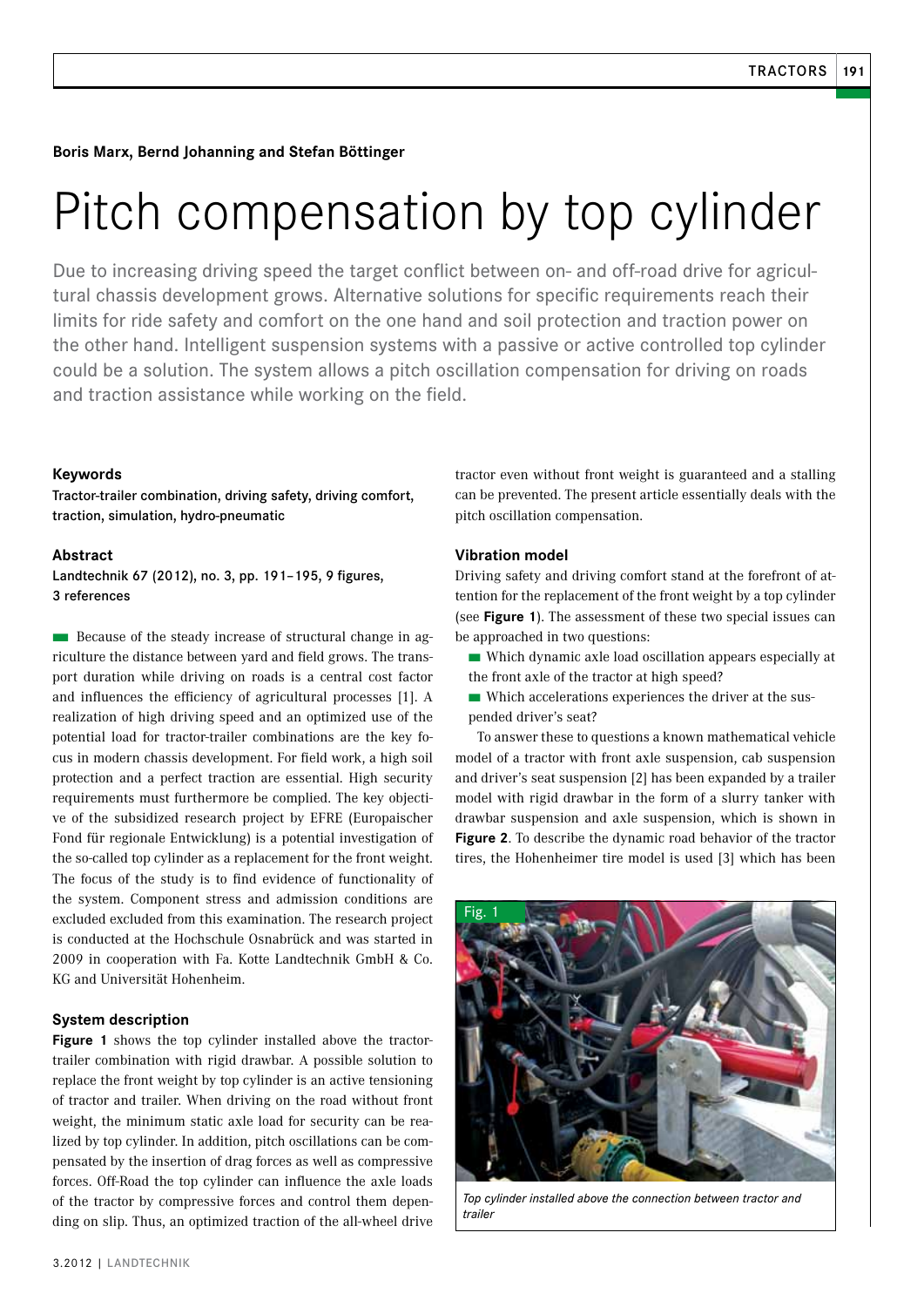

expanded by a so-called fixed footprint. In contrast to the one point excitation the fixed footprint considers the tread shuffle. Because of the symmetry to the longitudinal axis of the vehicle, the treatment of the lifting and pitching movement of the two dimensional linear model is sufficient. The parameterization has been done by fabricants disclosures, own measurements and estimations.

With this derived vibration model it is possible to examine different states of operation like payload, distance profile, velocity and their influence on driving security and comfort. The effect of the front weight can be tested, too. The simulation is carried out in Matlab/Simulink. **Figure 2** shows furthermore the two uses of the top cylinder. A passive one consists of a hydraulic throttle and the hydraulic accumulator, the active one of control by a 4/3-way control valve. Driving tests with obstacle and road excitation were done to validate the model. For those a prototype was used with which it is possible to measure the following values:

■ Front axle acceleration (vertical)



■ Tractor body acceleration (vertical and pitching)

- Driver's seat acceleration
- Vehicle velocity
- Top cylinder position
- Top cylinder pressure
- Drawbar pressure

Simulated and measured results with front weight and a deactivated top cylinder while driving over an trapezium shaped obstacle for acceleration at the front axle and acceleration at the driver's seat are represented in **Figure 3** and **Figure 4**. After 2,9 seconds the tractor front axle passes over the obstacle and about two seconds later the rear axle follows, which is to be recognized at the driver's seat acceleration. The influence of the three trailer axles after 9 seconds is illustrated in **Figure 4**, too. Both results show a good quality agreement of simulated and measured accelerations. The frequencies are also similar in the area of excitation. The oscillation before and after the obstacle excitation especially at the front axle are traced back to the run out of the tires as well as to the road surface. Both parameters are part of the simulation and cause the phase displacement because of the stochastic road signal [2].

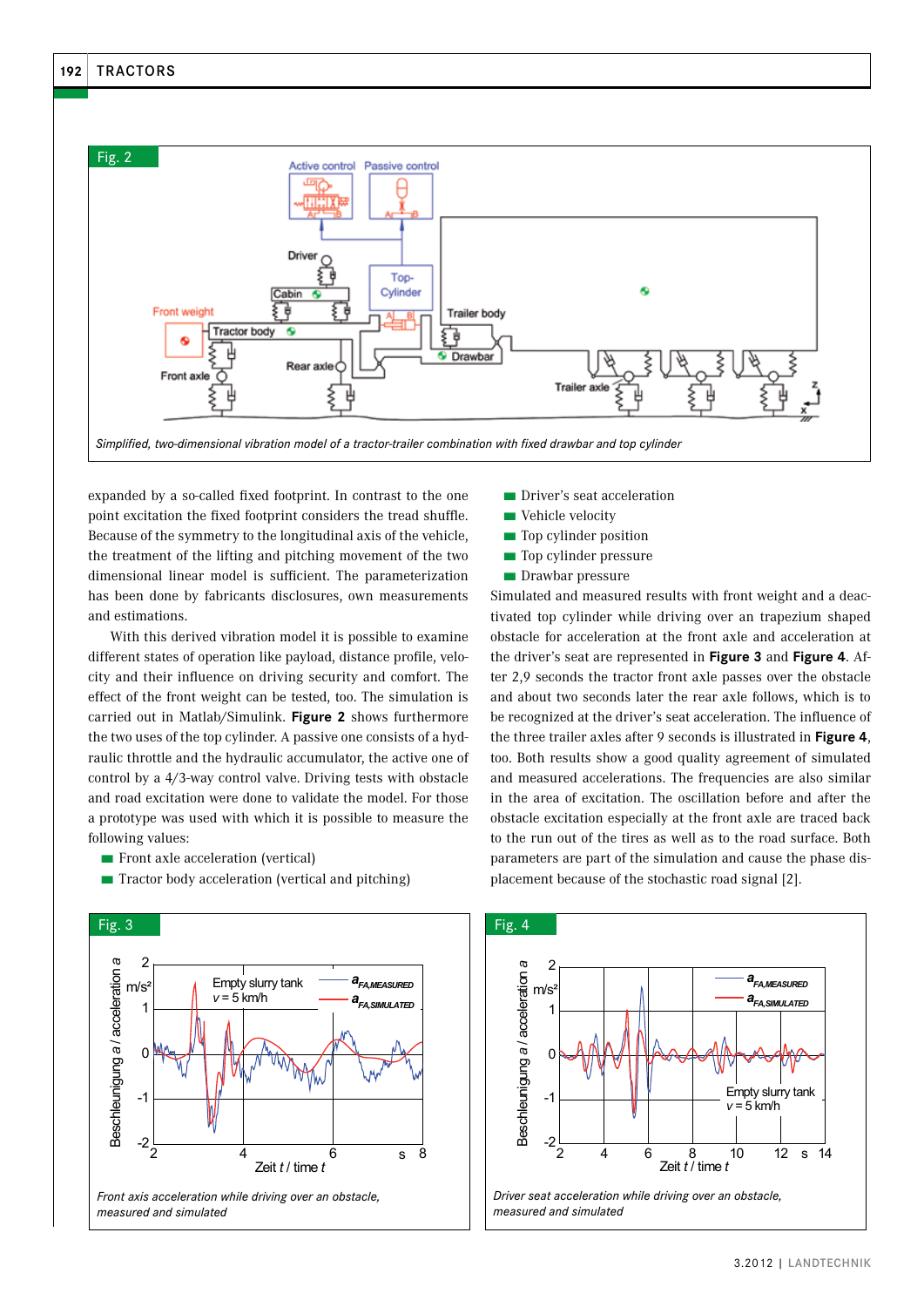Dφ des Traktorrumpf-Nickens derart beeinflusst werden kann, dass eine

Topzylinders bei gleichzeitigem Verzicht auf das Frontgewicht das Dämpfungsmaß Dφ des Traktorrumpf-Nickens derart beeinflusst werden kann, dass eine

Vorderachse nach § 38 der StVZO eingestellt und das Dämpfungsmaß D<sup>φ</sup> ist um 7 %

Die Topzylinderkraft beträgt 15 kN,. Mit dieser ist die statische Mindestlast an der

#### **Passive pitch oscillation**

As an intermediate step for an active pitch oscillation control of the top cylinder, a passive has been conducted. The idea is a bracing of the tractor against the trailer to influence the oscillation behavior of the tractor body (**Figure 5**). This is realized through a hydraulic throttle as well as a hydraulic accumulator. A combination of both gives a spring-damping system. **Figure 5** on the left side shows the traditional assembly. The front weight is mounted and the top cylinder is deactivated (FMTD – Front weight mounted, top cylinder deactivated). On the Right side the front weight is not used and the top cylinder is activated (FDTA – Front weight dismounted, top cylinder activated). If only the degree of freedom of pitching is considered, the utilization of the top cylinder and the waiver of the front weight modify the Lehr's damping measure D of the tractor body pitching and a pitch compensation is the result (equation 1 and 2). The parameters of the equations can be found in **Figure 5**. Anhand des Simulationsmodells wurden eine Drossel und ein Hydrospeicher

FMTD Schwingungstilgung erfolgt. FMTD

$$
\mathbf{D}_{\varphi} = \frac{\mathbf{k}_{\text{RFH}} \mathbf{l}_{\text{H}}^{2} + \mathbf{k}_{\text{ATV}} \mathbf{l}_{\text{V}}^{2}}{2 \cdot \sqrt{(\mathbf{J}_{\text{R}} + \mathbf{m}_{\text{F}} \mathbf{l}_{\text{F}}^{2})(\mathbf{c}_{\text{RFH}} \mathbf{l}_{\text{H}}^{2} + \mathbf{c}_{\text{ATV}} \mathbf{l}_{\text{V}}^{2})}}
$$
(Eq. 1)  
lized

FDTA

$$
\begin{array}{ll}\n\text{Bip} & \text{FPIA} \\
\text{Fip} & \text{D}_{\varphi} = \frac{k_{\text{RTH}}l_{\text{H}}^{2} + k_{\text{ATV}}l_{\text{V}}^{2} + k_{\text{T}}l_{\text{T}}^{2}}{2 \cdot \sqrt{J_{\text{R}}(c_{\text{RTH}}l_{\text{H}}^{2} + c_{\text{ATV}}l_{\text{V}}^{2} + c_{\text{T}}l_{\text{T}}^{2})}} \n\end{array} \tag{Eq. 2}
$$

tiva-<br>ted). Based on the simulation model, the hydraulic throttle and **produce** utili-<br>the hydraulic accumulator were dimensioned and verified in mo- driving tests. Figure 6 and Figure 7 show the front axle and fahrersitation while driving over the obstacle menu-<br>The oned above. The top cylinder force is 15 kN. With this force, the static minimum load level at the front axle according to StVO is driver seat acceleration while driving over the obstacle menti-



Beschleunigung





**Fig. 6: From axis acceleration for passive control which control which control which control which control which control which control which control which control which control which control which control which control wh** *Driver seat acceleration for passive control while driving over an obstacle*